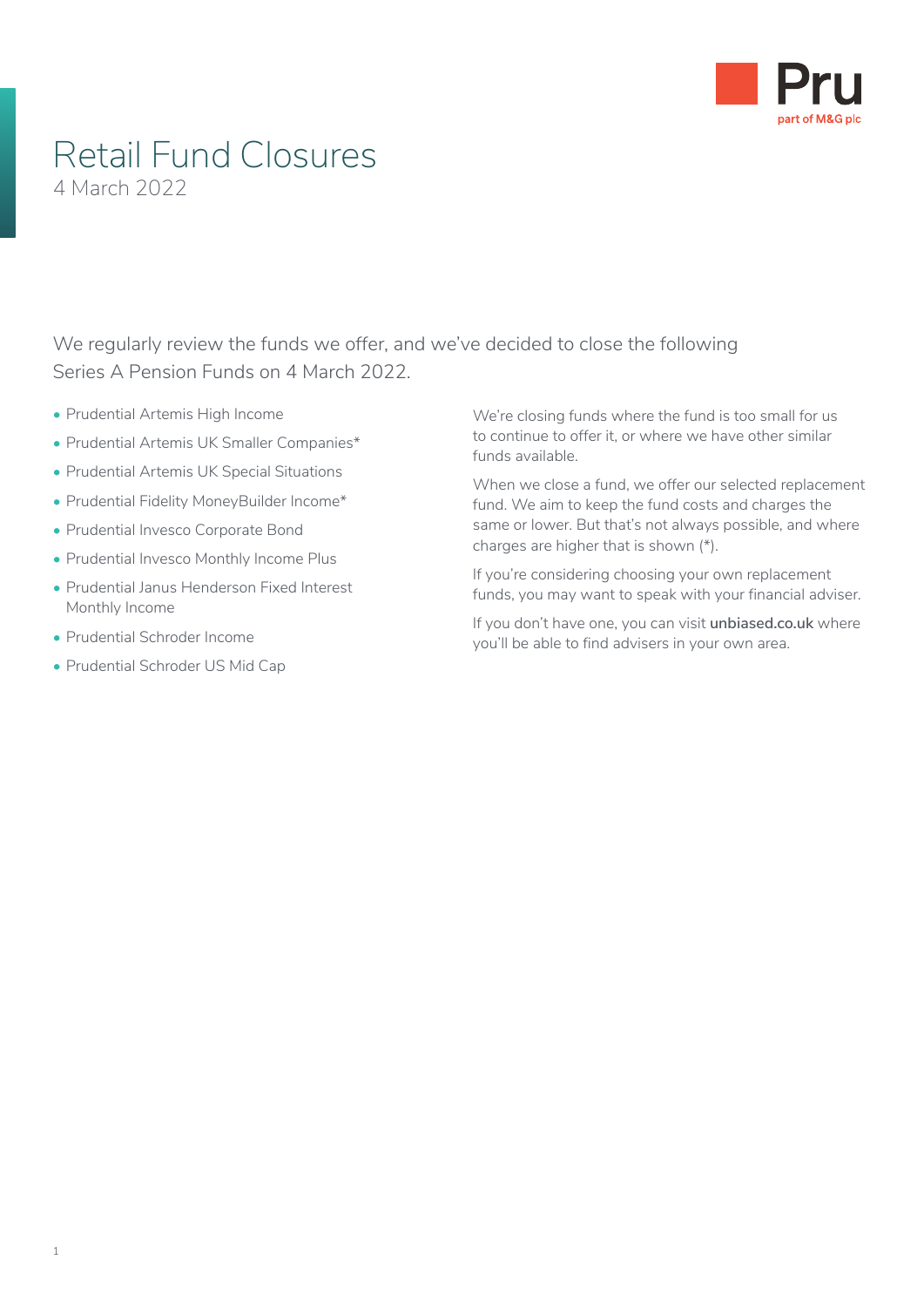| Closing fund                                                                                                                                                                                                                                                                                                                                                                                                                                |       | Replacement fund                                                                                                                                                                                                                                                                                                                                                                                                                                                                                                                                                                                                                                                                                                                                                            |       |
|---------------------------------------------------------------------------------------------------------------------------------------------------------------------------------------------------------------------------------------------------------------------------------------------------------------------------------------------------------------------------------------------------------------------------------------------|-------|-----------------------------------------------------------------------------------------------------------------------------------------------------------------------------------------------------------------------------------------------------------------------------------------------------------------------------------------------------------------------------------------------------------------------------------------------------------------------------------------------------------------------------------------------------------------------------------------------------------------------------------------------------------------------------------------------------------------------------------------------------------------------------|-------|
| <b>Prudential Artemis High Income</b>                                                                                                                                                                                                                                                                                                                                                                                                       |       | <b>Prudential M&amp;G Optimal Income</b>                                                                                                                                                                                                                                                                                                                                                                                                                                                                                                                                                                                                                                                                                                                                    |       |
| Objective: The investment strategy of the fund is to<br>purchase units in the Artemis High Income Fund - the<br>underlying fund.                                                                                                                                                                                                                                                                                                            |       | Objective: The investment strategy of the fund is to<br>purchase units in the M&G Optimal Income Fund - the<br>underlying fund.                                                                                                                                                                                                                                                                                                                                                                                                                                                                                                                                                                                                                                             |       |
| Underlying Fund Objective: The fund aims to achieve<br>a higher than average initial yield, combined with the<br>prospect of rising income and some capital growth<br>over the long-term. The emphasis of the fund will<br>be investment in UK fixed-interest investments and<br>preference shares, however, the Manager has the<br>flexibility to invest in all economic sectors worldwide and<br>in equities.                             |       | Underlying Fund Objective: The fund aims to provide a<br>higher total return (the combination of capital growth<br>and income), net of the Ongoing Charge Figure, than<br>the average return of the IA £ Strategic Bond Sector,<br>over any five-year period. At least 50% of the fund is<br>invested, directly or indirectly through derivatives, in<br>debt securities, including investment grade bonds, below<br>investment grade, unrated securities and Asset Backed<br>Securities. These securities can be issued or guaranteed<br>by governments and their agencies, public authorities,<br>quasi-sovereigns, supranational bodies and companies<br>from anywhere in the world, including Emerging Markets.<br>These securities can be denominated in any currency. |       |
|                                                                                                                                                                                                                                                                                                                                                                                                                                             |       | Other investments may include:                                                                                                                                                                                                                                                                                                                                                                                                                                                                                                                                                                                                                                                                                                                                              |       |
|                                                                                                                                                                                                                                                                                                                                                                                                                                             |       | • up to 20% of the fund in equities; and                                                                                                                                                                                                                                                                                                                                                                                                                                                                                                                                                                                                                                                                                                                                    |       |
|                                                                                                                                                                                                                                                                                                                                                                                                                                             |       | · other transferable securities, cash, and near cash,<br>directly or via collective investment schemes (including<br>funds managed by M&G).                                                                                                                                                                                                                                                                                                                                                                                                                                                                                                                                                                                                                                 |       |
|                                                                                                                                                                                                                                                                                                                                                                                                                                             |       | There are no credit quality restrictions applicable to the<br>fund's investments. At least 80% of the fund is in sterling<br>or hedged back to sterling. Derivatives may be used for<br>investment purposes, efficient portfolio management<br>and hedging.                                                                                                                                                                                                                                                                                                                                                                                                                                                                                                                 |       |
| Prudential potential reward and risk indicator                                                                                                                                                                                                                                                                                                                                                                                              |       | Prudential potential reward and risk indicator                                                                                                                                                                                                                                                                                                                                                                                                                                                                                                                                                                                                                                                                                                                              |       |
| 3                                                                                                                                                                                                                                                                                                                                                                                                                                           |       | 3                                                                                                                                                                                                                                                                                                                                                                                                                                                                                                                                                                                                                                                                                                                                                                           |       |
| Our risk ratings are based on our expectation of future volatility (the chance of short-term fluctuations up and down<br>in the value of a fund). They don't take into account other types of investment risks you may face such as the effects<br>of inflation. We rate funds on a scale of 1-6 with 1 being the lowest risk rating and 6 being the highest. We regularly<br>review our risk ratings and we may change them in the future. |       |                                                                                                                                                                                                                                                                                                                                                                                                                                                                                                                                                                                                                                                                                                                                                                             |       |
| Fund costs and charges                                                                                                                                                                                                                                                                                                                                                                                                                      |       | Fund costs and charges                                                                                                                                                                                                                                                                                                                                                                                                                                                                                                                                                                                                                                                                                                                                                      |       |
| AMC:                                                                                                                                                                                                                                                                                                                                                                                                                                        | 1.55% | AMC:                                                                                                                                                                                                                                                                                                                                                                                                                                                                                                                                                                                                                                                                                                                                                                        | 1.40% |
| Further Costs:                                                                                                                                                                                                                                                                                                                                                                                                                              | 0.00% | Further Costs:                                                                                                                                                                                                                                                                                                                                                                                                                                                                                                                                                                                                                                                                                                                                                              | 0.00% |

Yearly Total Charge: 1.40%

Yearly Total Charge: 1.55%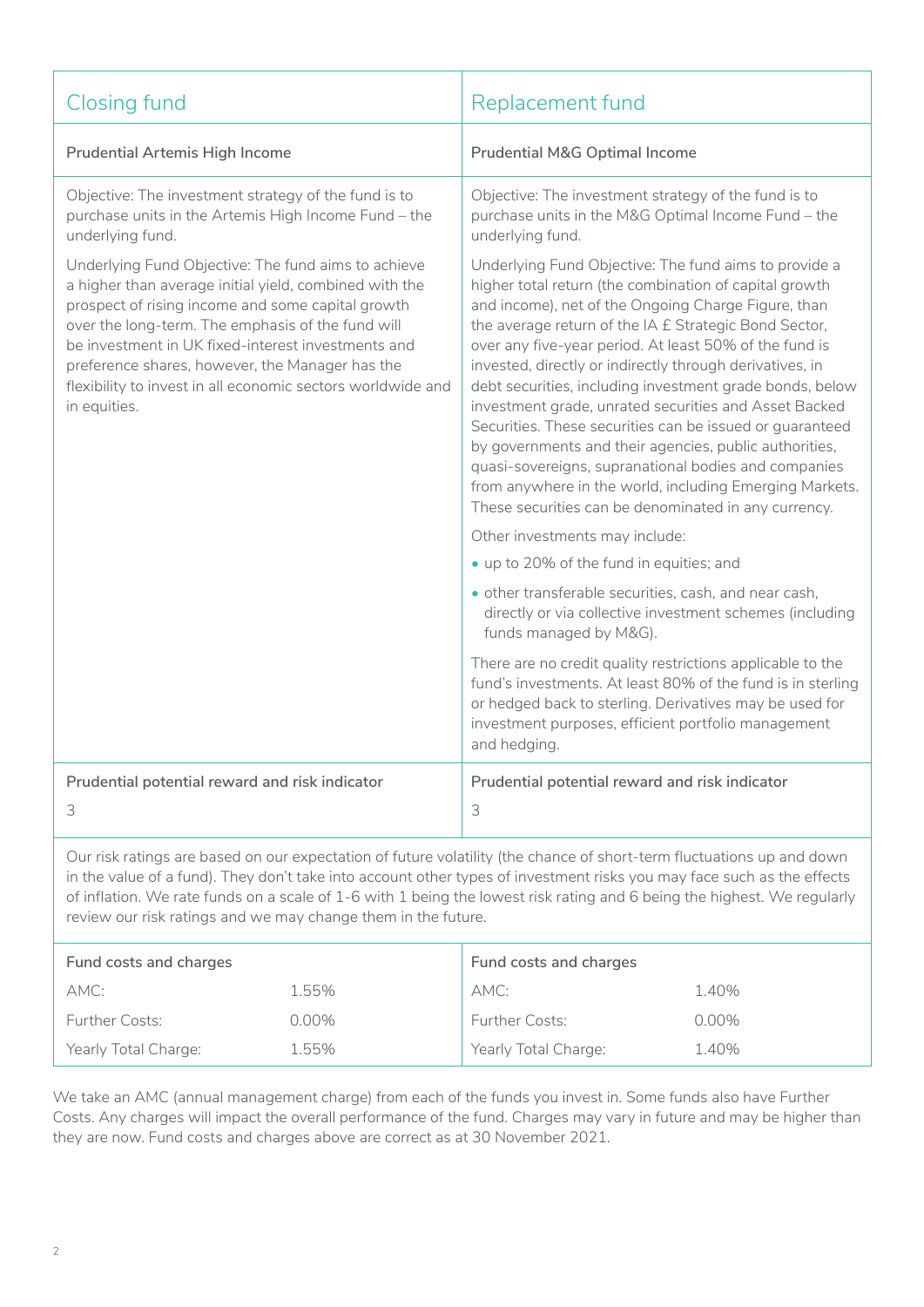### Our selected replacement fund has higher Fund Costs and Charges

| Closing fund                                                                                                                                                                                                                                                                                                                                                                                                                                | Replacement fund                                                                                                                                                                                                                                                                                                               |
|---------------------------------------------------------------------------------------------------------------------------------------------------------------------------------------------------------------------------------------------------------------------------------------------------------------------------------------------------------------------------------------------------------------------------------------------|--------------------------------------------------------------------------------------------------------------------------------------------------------------------------------------------------------------------------------------------------------------------------------------------------------------------------------|
| <b>Prudential Artemis UK Smaller Companies</b>                                                                                                                                                                                                                                                                                                                                                                                              | <b>Prudential Schroder UK Smaller Companies</b>                                                                                                                                                                                                                                                                                |
| Objective: The investment strategy of the fund is to<br>purchase units in the Artemis UK Smaller Companies<br>Fund - the underlying fund.                                                                                                                                                                                                                                                                                                   | Objective: The investment strategy of the fund is to<br>purchase units in the Schroder UK Smaller Companies<br>Fund - the underlying fund.                                                                                                                                                                                     |
| Underlying Fund Objective: The fund aims to achieve<br>long-term capital growth. The emphasis of the fund will<br>be investment in smaller companies listed, quoted and/<br>or traded in the UK and in smaller companies which<br>are headquartered or have a significant part of their<br>activities in the UK which are quoted on a regulated<br>market outside the UK.                                                                   | Underlying Fund Objective: The fund aims to provide<br>capital growth in excess of the FTSE UK Series Small Cap<br>ex Investment Trusts (Gross Total Return) index (after<br>fees have been deducted) over a three to five year period<br>by investing in equity and equity related securities of<br>small-sized UK companies. |
| Prudential potential reward and risk indicator<br>6                                                                                                                                                                                                                                                                                                                                                                                         | Prudential potential reward and risk indicator<br>6                                                                                                                                                                                                                                                                            |
| Our risk ratings are based on our expectation of future volatility (the chance of short-term fluctuations up and down<br>in the value of a fund). They don't take into account other types of investment risks you may face such as the effects<br>of inflation. We rate funds on a scale of 1-6 with 1 being the lowest risk rating and 6 being the highest. We regularly<br>review our risk ratings and we may change them in the future. |                                                                                                                                                                                                                                                                                                                                |

| Fund costs and charges |       | Fund costs and charges |       |
|------------------------|-------|------------------------|-------|
| AMC:                   | L.65% | AMC:                   | 1.70% |
| <b>Further Costs:</b>  | 0.00% | <b>Further Costs:</b>  | 0.00% |
| Yearly Total Charge:   | 65%   | Yearly Total Charge:   | 1.70% |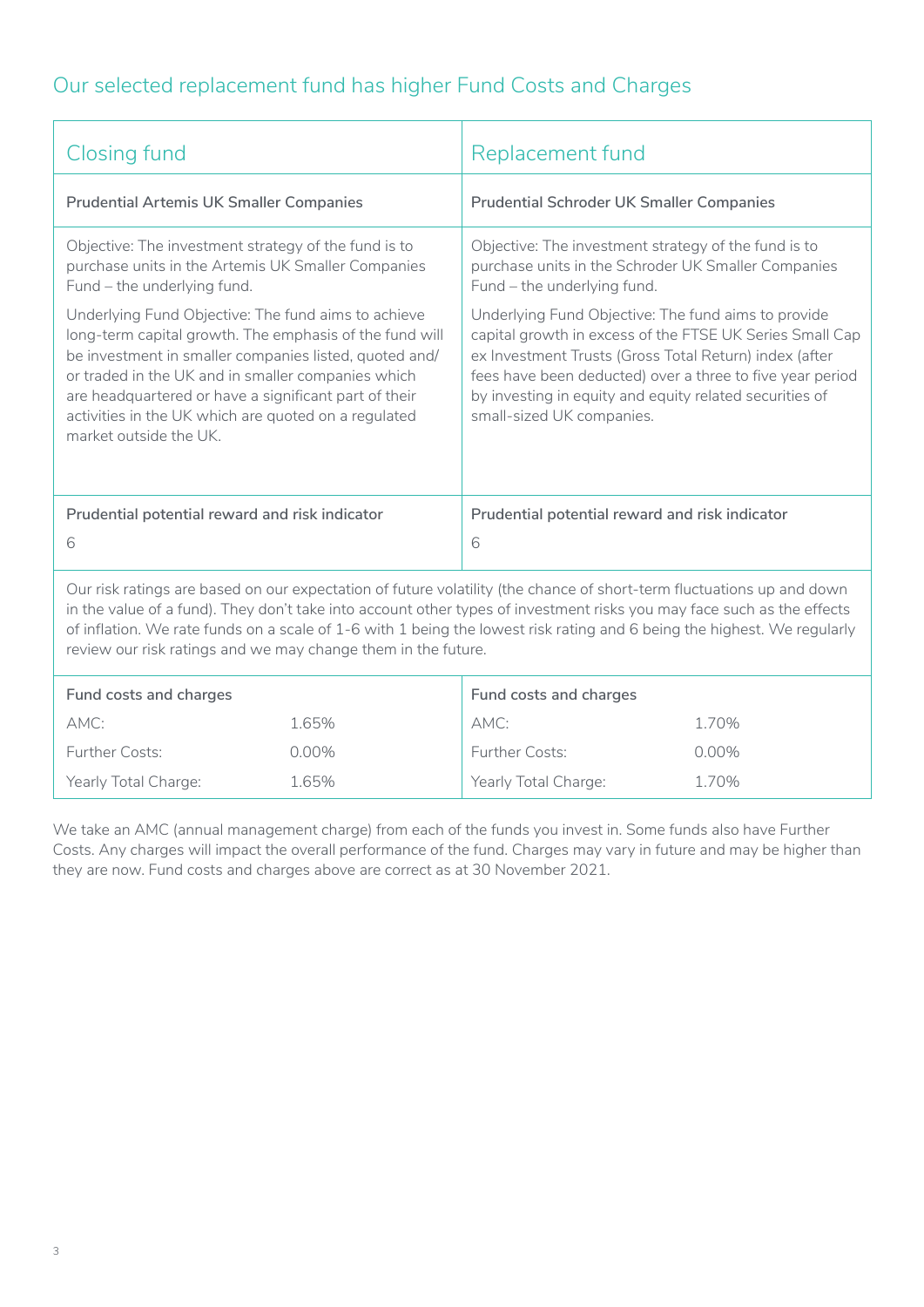| <b>Closing fund</b>                                                                                                                                                                                                                                                                                                                                                                                                                         |       | Replacement fund                                                                                                                                                                                                                                                                                                                                                                                                                                                                                                                                                                                                                                                                                                                                                                                    |       |
|---------------------------------------------------------------------------------------------------------------------------------------------------------------------------------------------------------------------------------------------------------------------------------------------------------------------------------------------------------------------------------------------------------------------------------------------|-------|-----------------------------------------------------------------------------------------------------------------------------------------------------------------------------------------------------------------------------------------------------------------------------------------------------------------------------------------------------------------------------------------------------------------------------------------------------------------------------------------------------------------------------------------------------------------------------------------------------------------------------------------------------------------------------------------------------------------------------------------------------------------------------------------------------|-------|
| <b>Prudential Artemis UK Special Situations</b>                                                                                                                                                                                                                                                                                                                                                                                             |       | <b>Prudential M&amp;G Recovery</b>                                                                                                                                                                                                                                                                                                                                                                                                                                                                                                                                                                                                                                                                                                                                                                  |       |
| Objective: The investment strategy of the fund is to<br>purchase units in the Artemis UK Special Situations Fund<br>- the underlying fund.                                                                                                                                                                                                                                                                                                  |       | Objective: The investment strategy of the fund is<br>to purchase units in the M&G Recovery Fund - the<br>underlying fund.                                                                                                                                                                                                                                                                                                                                                                                                                                                                                                                                                                                                                                                                           |       |
| Underlying Fund Objective: The fund aims to achieve<br>long-term capital growth by exploiting special<br>situations. The fund invests principally in UK equities<br>and in companies which are headquartered or have a<br>significant part of their activities in the UK which are<br>quoted on a regulated market outside the UK.                                                                                                          |       | Underlying Fund Objective: The fund aims to provide a<br>higher total return (the combination of capital growth<br>and income), net of the Ongoing Charge Figure, than that<br>of the FTSE All-Share Index over any five-year period.<br>At least 80% of the fund is invested directly in equity<br>securities and equity-related securities of companies<br>across any sectors and market capitalisations that<br>are incorporated, domiciled, listed or do most of their<br>business in the United Kingdom. The fund may also<br>invest in other transferable securities directly and via<br>collective investment schemes (including funds managed<br>by M&G). The fund may also hold cash for liquidity<br>purposes. Derivatives may be used for efficient portfolio<br>management and hedging. |       |
| Prudential potential reward and risk indicator                                                                                                                                                                                                                                                                                                                                                                                              |       | Prudential potential reward and risk indicator                                                                                                                                                                                                                                                                                                                                                                                                                                                                                                                                                                                                                                                                                                                                                      |       |
| 6                                                                                                                                                                                                                                                                                                                                                                                                                                           |       | 6                                                                                                                                                                                                                                                                                                                                                                                                                                                                                                                                                                                                                                                                                                                                                                                                   |       |
| Our risk ratings are based on our expectation of future volatility (the chance of short-term fluctuations up and down<br>in the value of a fund). They don't take into account other types of investment risks you may face such as the effects<br>of inflation. We rate funds on a scale of 1-6 with 1 being the lowest risk rating and 6 being the highest. We regularly<br>review our risk ratings and we may change them in the future. |       |                                                                                                                                                                                                                                                                                                                                                                                                                                                                                                                                                                                                                                                                                                                                                                                                     |       |
| Fund costs and charges                                                                                                                                                                                                                                                                                                                                                                                                                      |       | Fund costs and charges                                                                                                                                                                                                                                                                                                                                                                                                                                                                                                                                                                                                                                                                                                                                                                              |       |
| AMC:                                                                                                                                                                                                                                                                                                                                                                                                                                        | 1.65% | AMC:                                                                                                                                                                                                                                                                                                                                                                                                                                                                                                                                                                                                                                                                                                                                                                                                | 1.45% |
| <b>Further Costs:</b>                                                                                                                                                                                                                                                                                                                                                                                                                       | 0.00% | <b>Further Costs:</b>                                                                                                                                                                                                                                                                                                                                                                                                                                                                                                                                                                                                                                                                                                                                                                               | 0.00% |

Yearly Total Charge: 1.45%

Yearly Total Charge: 1.65%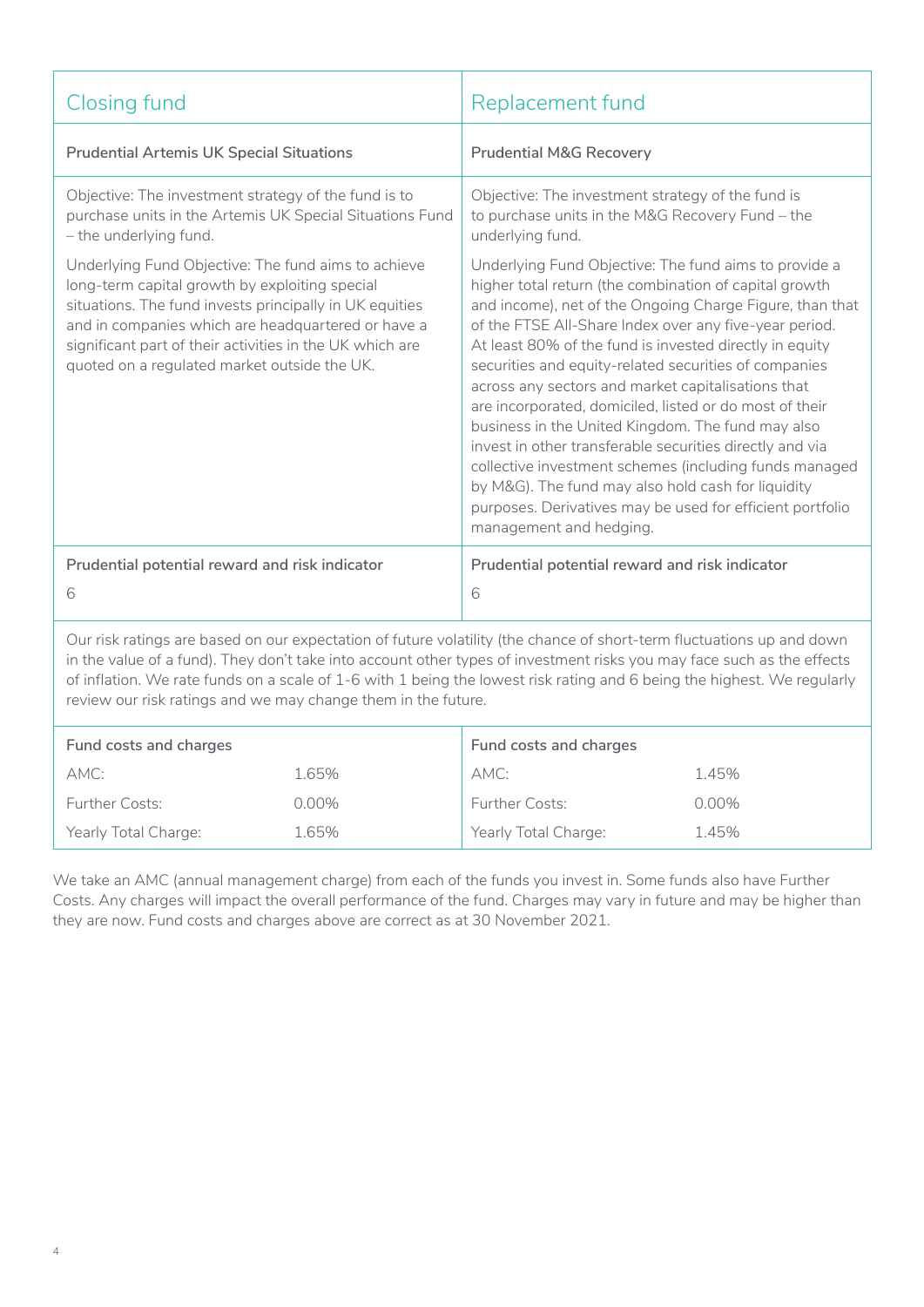| Closing fund                                                                                                                                                                                                                                                         | Replacement fund                                                                                                                                                                                                                                                                                                                                                                                                                                                                                                                                                                                                                                |
|----------------------------------------------------------------------------------------------------------------------------------------------------------------------------------------------------------------------------------------------------------------------|-------------------------------------------------------------------------------------------------------------------------------------------------------------------------------------------------------------------------------------------------------------------------------------------------------------------------------------------------------------------------------------------------------------------------------------------------------------------------------------------------------------------------------------------------------------------------------------------------------------------------------------------------|
| <b>Prudential Fidelity MoneyBuilder Income</b>                                                                                                                                                                                                                       | Prudential M&G Strategic Corporate Bond                                                                                                                                                                                                                                                                                                                                                                                                                                                                                                                                                                                                         |
| Objective: The investment strategy of the fund is to<br>purchase units in the Fidelity MoneyBuilder Income Fund<br>- the underlying fund.                                                                                                                            | Objective: The investment strategy of the fund is to<br>purchase units in the M&G Corporate Bond Fund - the<br>underlying fund.                                                                                                                                                                                                                                                                                                                                                                                                                                                                                                                 |
| Underlying Fund Objective: The fund aims to deliver<br>an income with the potential to increase the value of<br>your investment. The fund will be at least 70% exposed<br>to sterling-denominated (or hedged back to sterling)<br>investment grade debt instruments. | Underlying Fund Objective: The fund aims to provide a<br>higher total return (the combination of capital growth<br>and income), net of the Ongoing Charge Figure, than the<br>average return of the IA £ Corporate Bond Sector over<br>any five-year period. At least 70% of the fund is invested,<br>directly or indirectly through derivatives, in investment<br>grade corporate debt securities including investment<br>grade Asset-Backed Securities. These securities can<br>be issued by companies from anywhere in the world,<br>including Emerging Markets. These securities are<br>denominated in sterling or hedged back to sterling. |
|                                                                                                                                                                                                                                                                      | Other investments may include:                                                                                                                                                                                                                                                                                                                                                                                                                                                                                                                                                                                                                  |
|                                                                                                                                                                                                                                                                      | · below investment grade and unrated corporate<br>debt securities;                                                                                                                                                                                                                                                                                                                                                                                                                                                                                                                                                                              |
|                                                                                                                                                                                                                                                                      | · debt securities issued or guaranteed by governments and<br>their agencies, public authorities, quasi-sovereigns and<br>supranational bodies and denominated in any currency;                                                                                                                                                                                                                                                                                                                                                                                                                                                                  |
|                                                                                                                                                                                                                                                                      | • below investment grade and unrated Asset-Backed<br>Securities; and                                                                                                                                                                                                                                                                                                                                                                                                                                                                                                                                                                            |
|                                                                                                                                                                                                                                                                      | · other transferable securities, cash, and near cash,<br>directly or via collective investment schemes (including<br>funds managed by M&G).                                                                                                                                                                                                                                                                                                                                                                                                                                                                                                     |
|                                                                                                                                                                                                                                                                      | Investments in Asset-Backed Securities are limited to<br>20% of the fund. The fund aims to hedge any non-sterling<br>assets to sterling. Derivatives may be used for investment<br>purposes, efficient portfolio management and hedging.                                                                                                                                                                                                                                                                                                                                                                                                        |
| Prudential potential reward and risk indicator                                                                                                                                                                                                                       | Prudential potential reward and risk indicator                                                                                                                                                                                                                                                                                                                                                                                                                                                                                                                                                                                                  |
| 2                                                                                                                                                                                                                                                                    | 2                                                                                                                                                                                                                                                                                                                                                                                                                                                                                                                                                                                                                                               |

Our risk ratings are based on our expectation of future volatility (the chance of short-term fluctuations up and down in the value of a fund). They don't take into account other types of investment risks you may face such as the effects of inflation. We rate funds on a scale of 1-6 with 1 being the lowest risk rating and 6 being the highest. We regularly review our risk ratings and we may change them in the future.

| Fund costs and charges |       | Fund costs and charges |          |
|------------------------|-------|------------------------|----------|
| AMC:                   | 1.35% | AMC:                   | 1.40%    |
| Further Costs:         | 0.00% | <b>Further Costs:</b>  | $0.00\%$ |
| Yearly Total Charge:   | 1.35% | Yearly Total Charge:   | 1.40%    |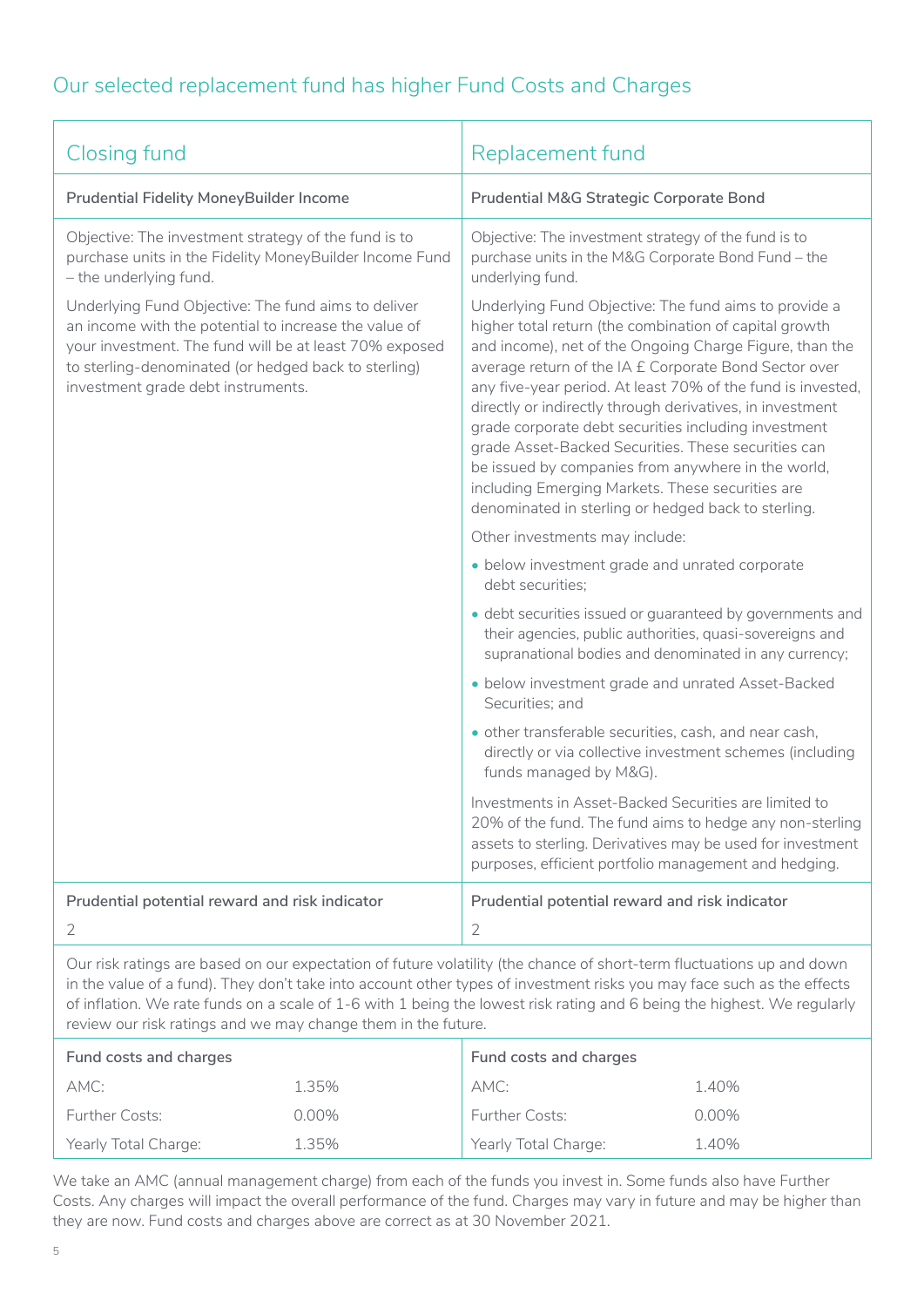| <b>Closing fund</b>                                                                                                                                                                                                                                                                                                                                                                                                                         |       | Replacement fund                                                                                                                                                                                                                                                                                                                                                                                                                                                                                                                                                                                                                                                                                                                                                            |       |
|---------------------------------------------------------------------------------------------------------------------------------------------------------------------------------------------------------------------------------------------------------------------------------------------------------------------------------------------------------------------------------------------------------------------------------------------|-------|-----------------------------------------------------------------------------------------------------------------------------------------------------------------------------------------------------------------------------------------------------------------------------------------------------------------------------------------------------------------------------------------------------------------------------------------------------------------------------------------------------------------------------------------------------------------------------------------------------------------------------------------------------------------------------------------------------------------------------------------------------------------------------|-------|
| <b>Prudential Invesco Monthly Income Plus</b>                                                                                                                                                                                                                                                                                                                                                                                               |       | <b>Prudential M&amp;G Optimal Income</b>                                                                                                                                                                                                                                                                                                                                                                                                                                                                                                                                                                                                                                                                                                                                    |       |
| Objective: The investment strategy of the fund is to<br>purchase units in the Invesco Monthly Income Plus Fund<br>$(UK)$ – the underlying fund.                                                                                                                                                                                                                                                                                             |       | Objective: The investment strategy of the fund is to<br>purchase units in the M&G Optimal Income Fund - the<br>underlying fund.                                                                                                                                                                                                                                                                                                                                                                                                                                                                                                                                                                                                                                             |       |
| Underlying Fund Objective: The fund aims to achieve<br>income and capital growth over the medium to long<br>term (3 to 5 years plus). The fund invests at least 80%<br>of its assets globally in corporate and government debt<br>securities (including investment grade, non-investment<br>grade and unrated) and shares or other equity related<br>securities of companies.                                                               |       | Underlying Fund Objective: The fund aims to provide a<br>higher total return (the combination of capital growth<br>and income), net of the Ongoing Charge Figure, than<br>the average return of the IA £ Strategic Bond Sector,<br>over any five-year period. At least 50% of the fund is<br>invested, directly or indirectly through derivatives, in<br>debt securities, including investment grade bonds, below<br>investment grade, unrated securities and Asset Backed<br>Securities. These securities can be issued or guaranteed<br>by governments and their agencies, public authorities,<br>quasi-sovereigns, supranational bodies and companies<br>from anywhere in the world, including Emerging Markets.<br>These securities can be denominated in any currency. |       |
|                                                                                                                                                                                                                                                                                                                                                                                                                                             |       | Other investments may include:                                                                                                                                                                                                                                                                                                                                                                                                                                                                                                                                                                                                                                                                                                                                              |       |
|                                                                                                                                                                                                                                                                                                                                                                                                                                             |       | • up to 20% of the fund in equities; and                                                                                                                                                                                                                                                                                                                                                                                                                                                                                                                                                                                                                                                                                                                                    |       |
|                                                                                                                                                                                                                                                                                                                                                                                                                                             |       | • other transferable securities, cash, and near cash,<br>directly or via collective investment schemes (including<br>funds managed by M&G).                                                                                                                                                                                                                                                                                                                                                                                                                                                                                                                                                                                                                                 |       |
|                                                                                                                                                                                                                                                                                                                                                                                                                                             |       | There are no credit quality restrictions applicable to the<br>fund's investments. At least 80% of the fund is in sterling<br>or hedged back to sterling. Derivatives may be used for<br>investment purposes, efficient portfolio management<br>and hedging.                                                                                                                                                                                                                                                                                                                                                                                                                                                                                                                 |       |
| Prudential potential reward and risk indicator                                                                                                                                                                                                                                                                                                                                                                                              |       | Prudential potential reward and risk indicator                                                                                                                                                                                                                                                                                                                                                                                                                                                                                                                                                                                                                                                                                                                              |       |
| 3                                                                                                                                                                                                                                                                                                                                                                                                                                           |       | 3                                                                                                                                                                                                                                                                                                                                                                                                                                                                                                                                                                                                                                                                                                                                                                           |       |
| Our risk ratings are based on our expectation of future volatility (the chance of short-term fluctuations up and down<br>in the value of a fund). They don't take into account other types of investment risks you may face such as the effects<br>of inflation. We rate funds on a scale of 1-6 with 1 being the lowest risk rating and 6 being the highest. We regularly<br>review our risk ratings and we may change them in the future. |       |                                                                                                                                                                                                                                                                                                                                                                                                                                                                                                                                                                                                                                                                                                                                                                             |       |
| Fund costs and charges                                                                                                                                                                                                                                                                                                                                                                                                                      |       | Fund costs and charges                                                                                                                                                                                                                                                                                                                                                                                                                                                                                                                                                                                                                                                                                                                                                      |       |
| AMC:                                                                                                                                                                                                                                                                                                                                                                                                                                        | 1.75% | AMC:                                                                                                                                                                                                                                                                                                                                                                                                                                                                                                                                                                                                                                                                                                                                                                        | 1.40% |
| Further Costs:                                                                                                                                                                                                                                                                                                                                                                                                                              | 0.00% | Further Costs:                                                                                                                                                                                                                                                                                                                                                                                                                                                                                                                                                                                                                                                                                                                                                              | 0.00% |

Yearly Total Charge: 1.40%

Yearly Total Charge: 1.75%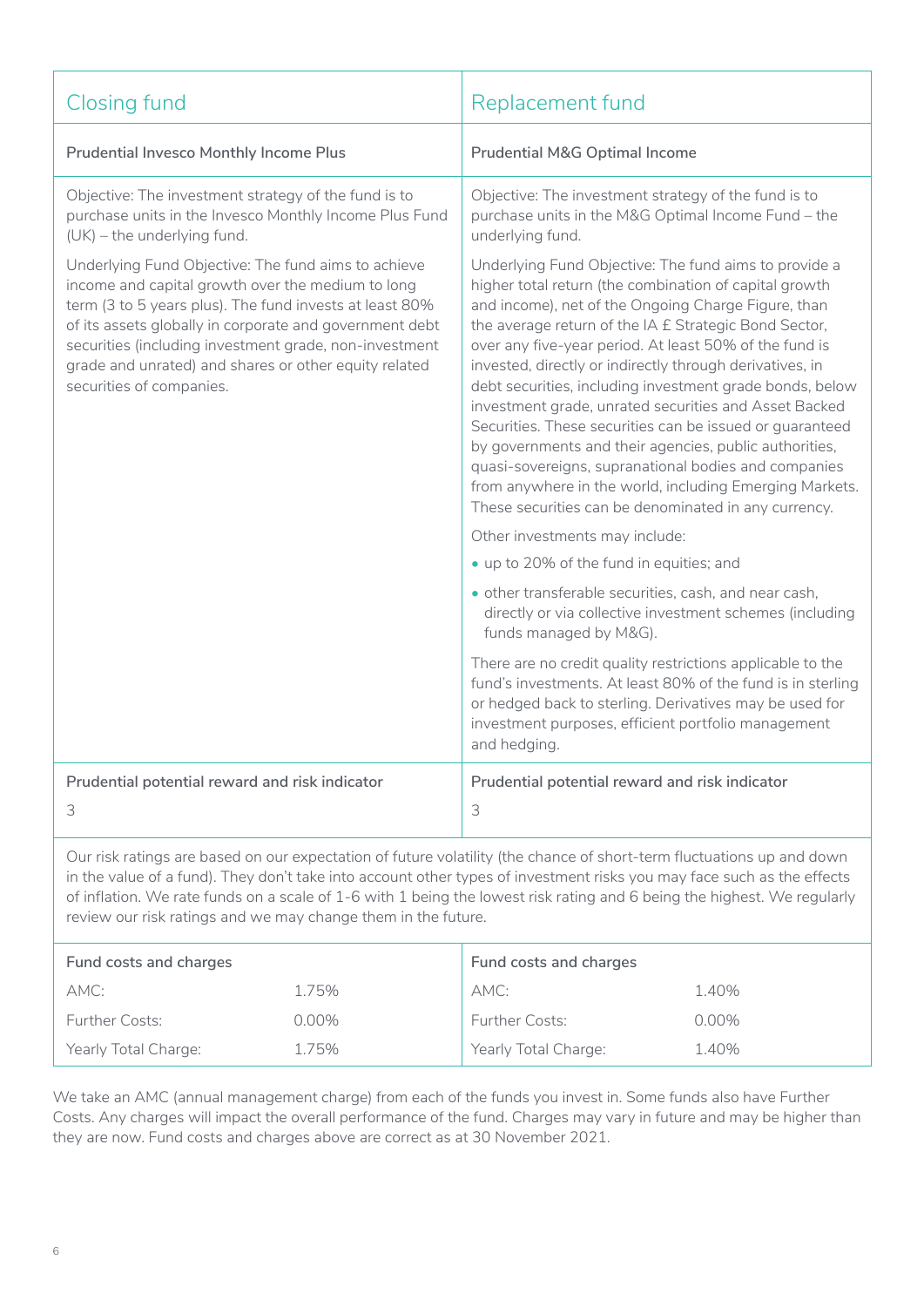| Closing fund                                                                                                                                                                                                                        | Replacement fund                                                                                                                                                                                                                                                                                                                                                                                                                                                                                                                                                                                                                                |
|-------------------------------------------------------------------------------------------------------------------------------------------------------------------------------------------------------------------------------------|-------------------------------------------------------------------------------------------------------------------------------------------------------------------------------------------------------------------------------------------------------------------------------------------------------------------------------------------------------------------------------------------------------------------------------------------------------------------------------------------------------------------------------------------------------------------------------------------------------------------------------------------------|
| <b>Prudential Invesco Corporate Bond</b>                                                                                                                                                                                            | <b>Prudential M&amp;G Corporate Bond</b>                                                                                                                                                                                                                                                                                                                                                                                                                                                                                                                                                                                                        |
| Objective: The investment strategy of the fund is to<br>purchase units in the Invesco Corporate Bond Fund (UK)<br>- the underlying fund.                                                                                            | Objective: The investment strategy of the fund is to<br>purchase units in the M&G Corporate Bond Fund - the<br>underlying fund.                                                                                                                                                                                                                                                                                                                                                                                                                                                                                                                 |
| Underlying Fund Objective: The fund aims to achieve<br>income and capital growth over the medium to long term<br>(3 to 5 years plus). The fund invests at least 80% of its<br>assets in investment grade corporate debt securities. | Underlying Fund Objective: The fund aims to provide a<br>higher total return (the combination of capital growth<br>and income), net of the Ongoing Charge Figure, than the<br>average return of the IA £ Corporate Bond Sector over<br>any five-year period. At least 70% of the fund is invested,<br>directly or indirectly through derivatives, in investment<br>grade corporate debt securities including investment<br>grade Asset-Backed Securities. These securities can<br>be issued by companies from anywhere in the world,<br>including Emerging Markets. These securities are<br>denominated in sterling or hedged back to sterling. |
|                                                                                                                                                                                                                                     | Other investments may include:                                                                                                                                                                                                                                                                                                                                                                                                                                                                                                                                                                                                                  |
|                                                                                                                                                                                                                                     | • below investment grade and unrated corporate<br>debt securities;                                                                                                                                                                                                                                                                                                                                                                                                                                                                                                                                                                              |
|                                                                                                                                                                                                                                     | · debt securities issued or guaranteed by governments and<br>their agencies, public authorities, quasi-sovereigns and<br>supranational bodies and denominated in any currency;                                                                                                                                                                                                                                                                                                                                                                                                                                                                  |
|                                                                                                                                                                                                                                     | • below investment grade and unrated Asset-Backed<br>Securities; and                                                                                                                                                                                                                                                                                                                                                                                                                                                                                                                                                                            |
|                                                                                                                                                                                                                                     | • other transferable securities, cash, and near cash,<br>directly or via collective investment schemes (including<br>funds managed by M&G).                                                                                                                                                                                                                                                                                                                                                                                                                                                                                                     |
|                                                                                                                                                                                                                                     | Investments in Asset-Backed Securities are limited to<br>20% of the fund. The fund aims to hedge any non-sterling<br>assets to sterling. Derivatives may be used for investment<br>purposes, efficient portfolio management and hedging.                                                                                                                                                                                                                                                                                                                                                                                                        |
| Prudential potential reward and risk indicator                                                                                                                                                                                      | Prudential potential reward and risk indicator                                                                                                                                                                                                                                                                                                                                                                                                                                                                                                                                                                                                  |
| $\overline{2}$                                                                                                                                                                                                                      | $\overline{2}$                                                                                                                                                                                                                                                                                                                                                                                                                                                                                                                                                                                                                                  |
|                                                                                                                                                                                                                                     |                                                                                                                                                                                                                                                                                                                                                                                                                                                                                                                                                                                                                                                 |

Our risk ratings are based on our expectation of future volatility (the chance of short-term fluctuations up and down in the value of a fund). They don't take into account other types of investment risks you may face such as the effects of inflation. We rate funds on a scale of 1-6 with 1 being the lowest risk rating and 6 being the highest. We regularly review our risk ratings and we may change them in the future.

| Fund costs and charges |          | Fund costs and charges |          |
|------------------------|----------|------------------------|----------|
| AMC:                   | 1.54%    | AMC                    | 1.00%    |
| <b>Further Costs:</b>  | $0.00\%$ | Further costs          | $0.00\%$ |
| Yearly Total Charge:   | 1.54%    | Yearly total charge    | 1.00%    |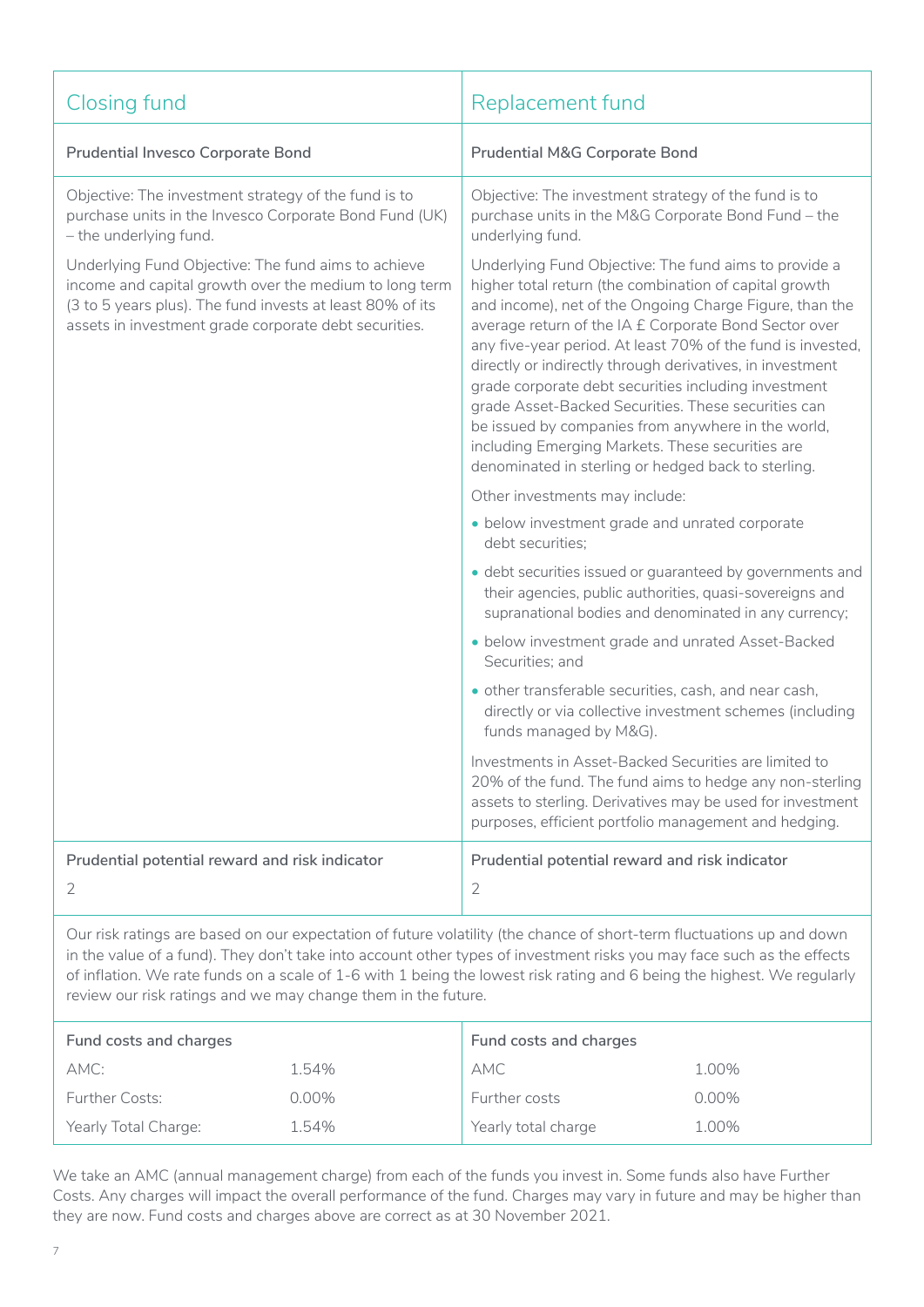| <b>Closing fund</b>                                                                                                                                                                                                                                                                                                                                                                                                                                                                                                                                                                                                                                                                                                                                                                                                                                                                                                                                                                                                                                                                                                                                                                                                                                                                                                                                                                                                                                                                                                                                                                                                                                   | Replacement fund                                                                                                                                                                                                                                                                                                                                                                                                                                                                                                                                                                                                                                                                                                                                                                                                                                                                                                                                                                                                                                                                                                                                                                                                                                                        |
|-------------------------------------------------------------------------------------------------------------------------------------------------------------------------------------------------------------------------------------------------------------------------------------------------------------------------------------------------------------------------------------------------------------------------------------------------------------------------------------------------------------------------------------------------------------------------------------------------------------------------------------------------------------------------------------------------------------------------------------------------------------------------------------------------------------------------------------------------------------------------------------------------------------------------------------------------------------------------------------------------------------------------------------------------------------------------------------------------------------------------------------------------------------------------------------------------------------------------------------------------------------------------------------------------------------------------------------------------------------------------------------------------------------------------------------------------------------------------------------------------------------------------------------------------------------------------------------------------------------------------------------------------------|-------------------------------------------------------------------------------------------------------------------------------------------------------------------------------------------------------------------------------------------------------------------------------------------------------------------------------------------------------------------------------------------------------------------------------------------------------------------------------------------------------------------------------------------------------------------------------------------------------------------------------------------------------------------------------------------------------------------------------------------------------------------------------------------------------------------------------------------------------------------------------------------------------------------------------------------------------------------------------------------------------------------------------------------------------------------------------------------------------------------------------------------------------------------------------------------------------------------------------------------------------------------------|
| <b>Prudential Janus Henderson Fixed Interest</b><br>Monthly Income                                                                                                                                                                                                                                                                                                                                                                                                                                                                                                                                                                                                                                                                                                                                                                                                                                                                                                                                                                                                                                                                                                                                                                                                                                                                                                                                                                                                                                                                                                                                                                                    | <b>Prudential M&amp;G Optimal Income</b>                                                                                                                                                                                                                                                                                                                                                                                                                                                                                                                                                                                                                                                                                                                                                                                                                                                                                                                                                                                                                                                                                                                                                                                                                                |
| Objective: The investment strategy of the fund is to<br>purchase units in the Janus Henderson Fixed Interest<br>Monthly Income Fund - the underlying fund.                                                                                                                                                                                                                                                                                                                                                                                                                                                                                                                                                                                                                                                                                                                                                                                                                                                                                                                                                                                                                                                                                                                                                                                                                                                                                                                                                                                                                                                                                            | Objective: The investment strategy of the fund is to<br>purchase units in the M&G Optimal Income Fund - the<br>underlying fund.                                                                                                                                                                                                                                                                                                                                                                                                                                                                                                                                                                                                                                                                                                                                                                                                                                                                                                                                                                                                                                                                                                                                         |
| Underlying Fund Objective: The fund aims to provide<br>a high income. Performance target: To outperform the<br>IA Sterling Strategic Bond sector average, after the<br>deduction of charges, over any 5 year period. The fund<br>invests at least 80% of its assets in a global portfolio of<br>bonds of any quality, including high yield (non-investment<br>grade) bonds, issued by governments, companies or<br>any other type of issuer. Where investments are made<br>in assets in currencies other than sterling, the fund will<br>seek to hedge at least 80% of those assets back to<br>sterling to largely remove the risk of currency exchange<br>rate movements. In certain market conditions, the fund<br>may invest more than 35% of its assets in government<br>bonds issued by any one body. The fund may also hold<br>other assets including preference shares, Collective<br>Investment Schemes (including those managed by<br>Janus Henderson), cash and money market instruments.<br>The investment manager may use derivatives (complex<br>financial instruments), including total return swaps, with<br>the aim of making investment gains in line with the fund's<br>objective, to reduce risk or to manage the fund more<br>efficiently. The fund is actively managed with reference<br>to the IA Sterling Strategic Bond sector average, which<br>is based on a peer group of broadly similar funds, as this<br>forms the basis of the fund's performance target. The<br>investment manager has complete freedom to choose<br>individual investments for the fund and to vary allocations<br>between different types of bonds. | Underlying Fund Objective: The fund aims to provide a<br>higher total return (the combination of capital growth<br>and income), net of the Ongoing Charge Figure, than<br>the average return of the IA £ Strategic Bond Sector,<br>over any five-year period. At least 50% of the fund is<br>invested, directly or indirectly through derivatives, in<br>debt securities, including investment grade bonds, below<br>investment grade, unrated securities and Asset Backed<br>Securities. These securities can be issued or guaranteed<br>by governments and their agencies, public authorities,<br>quasi-sovereigns, supranational bodies and companies<br>from anywhere in the world, including Emerging Markets.<br>These securities can be denominated in any currency.<br>Other investments may include:<br>• up to 20% of the fund in equities; and<br>· other transferable securities, cash, and near cash,<br>directly or via collective investment schemes (including<br>funds managed by M&G).<br>There are no credit quality restrictions applicable to the<br>fund's investments. At least 80% of the fund is in sterling<br>or hedged back to sterling. Derivatives may be used for<br>investment purposes, efficient portfolio management<br>and hedging. |
| Prudential potential reward and risk indicator                                                                                                                                                                                                                                                                                                                                                                                                                                                                                                                                                                                                                                                                                                                                                                                                                                                                                                                                                                                                                                                                                                                                                                                                                                                                                                                                                                                                                                                                                                                                                                                                        | Prudential potential reward and risk indicator<br>3                                                                                                                                                                                                                                                                                                                                                                                                                                                                                                                                                                                                                                                                                                                                                                                                                                                                                                                                                                                                                                                                                                                                                                                                                     |
| 3                                                                                                                                                                                                                                                                                                                                                                                                                                                                                                                                                                                                                                                                                                                                                                                                                                                                                                                                                                                                                                                                                                                                                                                                                                                                                                                                                                                                                                                                                                                                                                                                                                                     |                                                                                                                                                                                                                                                                                                                                                                                                                                                                                                                                                                                                                                                                                                                                                                                                                                                                                                                                                                                                                                                                                                                                                                                                                                                                         |

Our risk ratings are based on our expectation of future volatility (the chance of short-term fluctuations up and down in the value of a fund). They don't take into account other types of investment risks you may face such as the effects of inflation. We rate funds on a scale of 1-6 with 1 being the lowest risk rating and 6 being the highest. We regularly review our risk ratings and we may change them in the future.

| Fund costs and charges |          | Fund costs and charges |       |
|------------------------|----------|------------------------|-------|
| AMC:                   | 1.60%    | AMC:                   | 1.40% |
| <b>Further Costs:</b>  | $0.00\%$ | <b>Further Costs:</b>  | 0.00% |
| Yearly Total Charge:   | 1.60%    | Yearly Total Charge:   | 1.40% |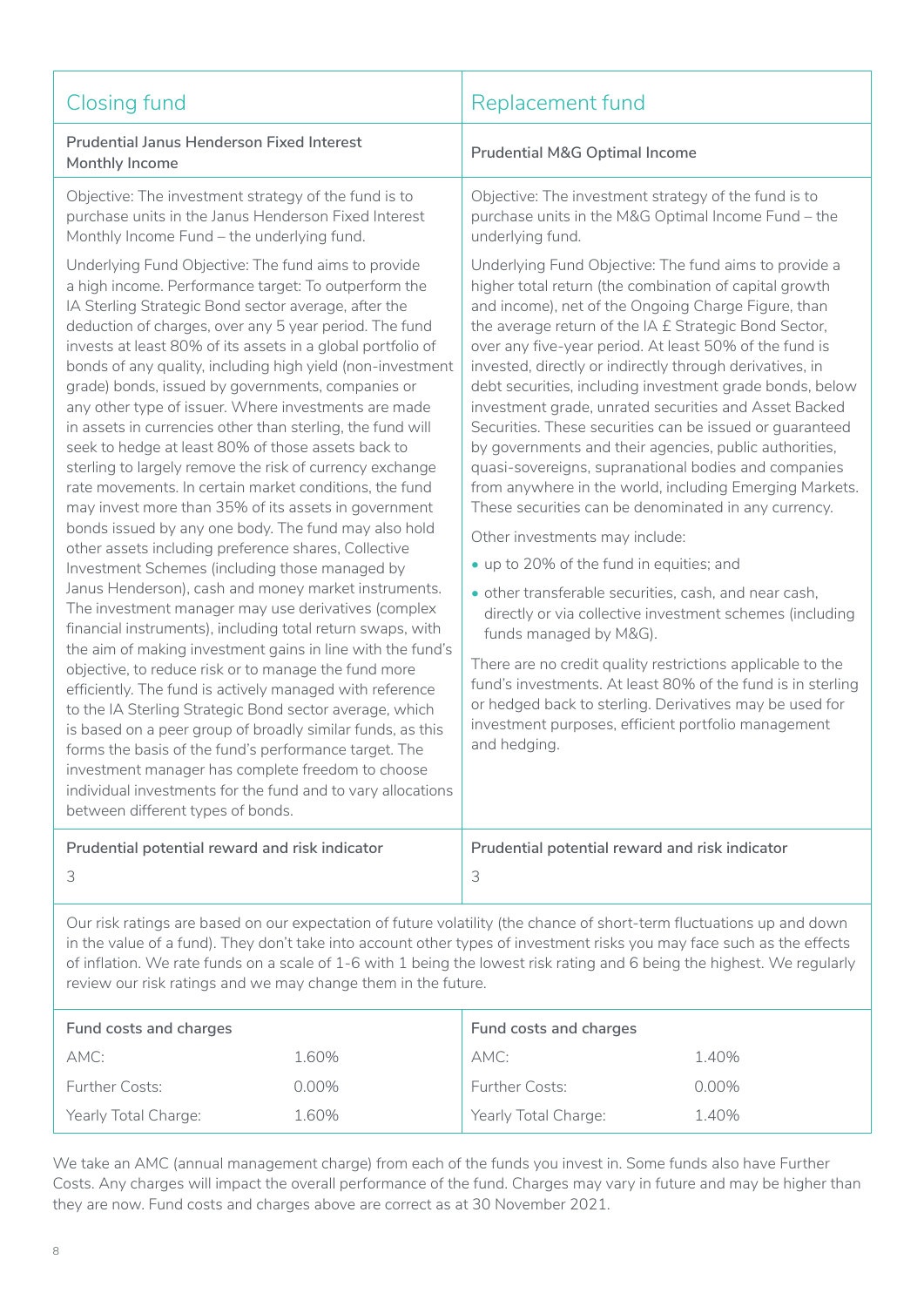| <b>Closing fund</b>                                                                                                                                                                                                                                                                                                                                                                                                                         | Replacement fund                                                                                                                                                                                                                                                                                                                                                          |  |
|---------------------------------------------------------------------------------------------------------------------------------------------------------------------------------------------------------------------------------------------------------------------------------------------------------------------------------------------------------------------------------------------------------------------------------------------|---------------------------------------------------------------------------------------------------------------------------------------------------------------------------------------------------------------------------------------------------------------------------------------------------------------------------------------------------------------------------|--|
| <b>Prudential Schroder Income</b>                                                                                                                                                                                                                                                                                                                                                                                                           | <b>Prudential Artemis Income</b>                                                                                                                                                                                                                                                                                                                                          |  |
| Objective: The investment strategy of the fund is to<br>purchase units in the Schroder Income Fund - the<br>underlying fund.                                                                                                                                                                                                                                                                                                                | Objective: The investment strategy of the fund is<br>to purchase units in the Artemis Income Fund - the<br>underlying fund.                                                                                                                                                                                                                                               |  |
| Underlying Fund Objective: The fund aims to provide<br>income and capital growth in excess of the FTSE All<br>Share (Gross Total Return) index (after fees have been<br>deducted) over a three to five year period by investing in<br>equity and equity related securities of UK companies.                                                                                                                                                 | Underlying Fund Objective: The fund aims to achieve<br>a rising income combined with capital growth from a<br>portfolio primarily made up of investments in the United<br>Kingdom. The Manager actively manages the portfolio<br>in order to achieve the objective with exposure to<br>ordinary shares, preference shares, convertibles and fixed<br>interest securities. |  |
| Prudential potential reward and risk indicator                                                                                                                                                                                                                                                                                                                                                                                              | Prudential potential reward and risk indicator                                                                                                                                                                                                                                                                                                                            |  |
| 6                                                                                                                                                                                                                                                                                                                                                                                                                                           | 6                                                                                                                                                                                                                                                                                                                                                                         |  |
| Our risk ratings are based on our expectation of future volatility (the chance of short-term fluctuations up and down<br>in the value of a fund). They don't take into account other types of investment risks you may face such as the effects<br>of inflation. We rate funds on a scale of 1-6 with 1 being the lowest risk rating and 6 being the highest. We regularly<br>review our risk ratings and we may change them in the future. |                                                                                                                                                                                                                                                                                                                                                                           |  |

| Fund costs and charges |          | Fund costs and charges |          |
|------------------------|----------|------------------------|----------|
| AMC:                   | 1.70%    | AMC:                   | 1.65%    |
| <b>Further Costs:</b>  | $0.00\%$ | <b>Further Costs:</b>  | $0.00\%$ |
| Yearly Total Charge:   | 1.70%    | Yearly Total Charge:   | 1.65%    |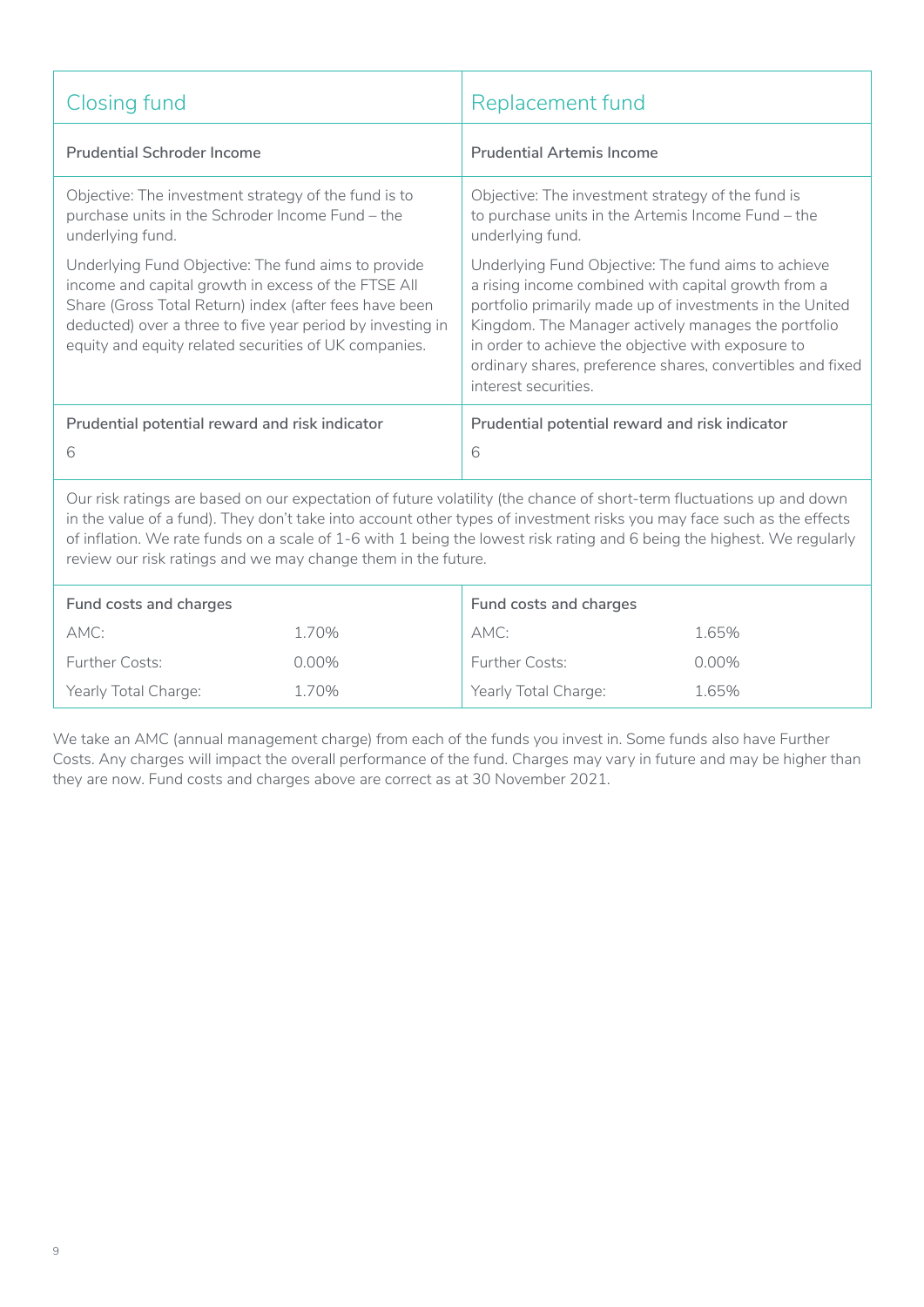| Closing fund                                                                                                                                                                                                                                                                                                              | Replacement fund                                                                                                                                                                                                                                                                                                                                                                                                                                                                                                                                                                                                                                                                                         |  |
|---------------------------------------------------------------------------------------------------------------------------------------------------------------------------------------------------------------------------------------------------------------------------------------------------------------------------|----------------------------------------------------------------------------------------------------------------------------------------------------------------------------------------------------------------------------------------------------------------------------------------------------------------------------------------------------------------------------------------------------------------------------------------------------------------------------------------------------------------------------------------------------------------------------------------------------------------------------------------------------------------------------------------------------------|--|
| <b>Prudential Schroder US Mid Cap</b>                                                                                                                                                                                                                                                                                     | <b>Prudential US Equity</b>                                                                                                                                                                                                                                                                                                                                                                                                                                                                                                                                                                                                                                                                              |  |
| Objective: The investment strategy of the fund is to<br>purchase units in the Schroder US Mid Cap Fund - the<br>underlying fund.                                                                                                                                                                                          | Objective: The investment strategy of the fund is to<br>purchase units in the M&G (ACS) BlackRock Optimised<br>US Equity Fund - the underlying fund.                                                                                                                                                                                                                                                                                                                                                                                                                                                                                                                                                     |  |
| Underlying Fund Objective: The fund aims to provide<br>capital growth and income in excess of Russell 2500<br>Total Return Lagged (Gross Total Return) index (after<br>fees have been deducted) over a three to five year period<br>by investing in equity and equity related securities of<br>medium-sized US companies. | Underlying Fund Objective: The Sub-Fund aims to<br>reflect the risk and return characteristics of the S&P 500<br>Index gross of the Ongoing Charges Figure. The Sub-<br>Investment Manager uses a structured and systematic,<br>bottom-up stock selection process to build a portfolio<br>with similar risk-return characteristics as the Index in<br>order to meet the Sub-Fund's investment objective; in<br>addition the Sub-Investment Manager aims to maximise<br>the Sub-Fund's ESG characteristics by overweighting its<br>investments in securities which score well against the<br>Sub-Investment Manager's ESG research framework, and<br>underweighting the securities which score less well. |  |
| Prudential potential reward and risk indicator<br>6                                                                                                                                                                                                                                                                       | Prudential potential reward and risk indicator<br>6                                                                                                                                                                                                                                                                                                                                                                                                                                                                                                                                                                                                                                                      |  |
| Our risk ratings are based on our expectation of future volatility (the chance of short-term fluctuations up and down                                                                                                                                                                                                     |                                                                                                                                                                                                                                                                                                                                                                                                                                                                                                                                                                                                                                                                                                          |  |

in the value of a fund). They don't take into account other types of investment risks you may face such as the effects of inflation. We rate funds on a scale of 1-6 with 1 being the lowest risk rating and 6 being the highest. We regularly

**Fund costs and charges**

AMC: 1.00% Further Costs: 0.00%

Yearly Total Charge: 1.00%

review our risk ratings and we may change them in the future.

**Fund costs and charges**

AMC: 1.85% Further Costs: 0.00%

Yearly Total Charge: 1.85%